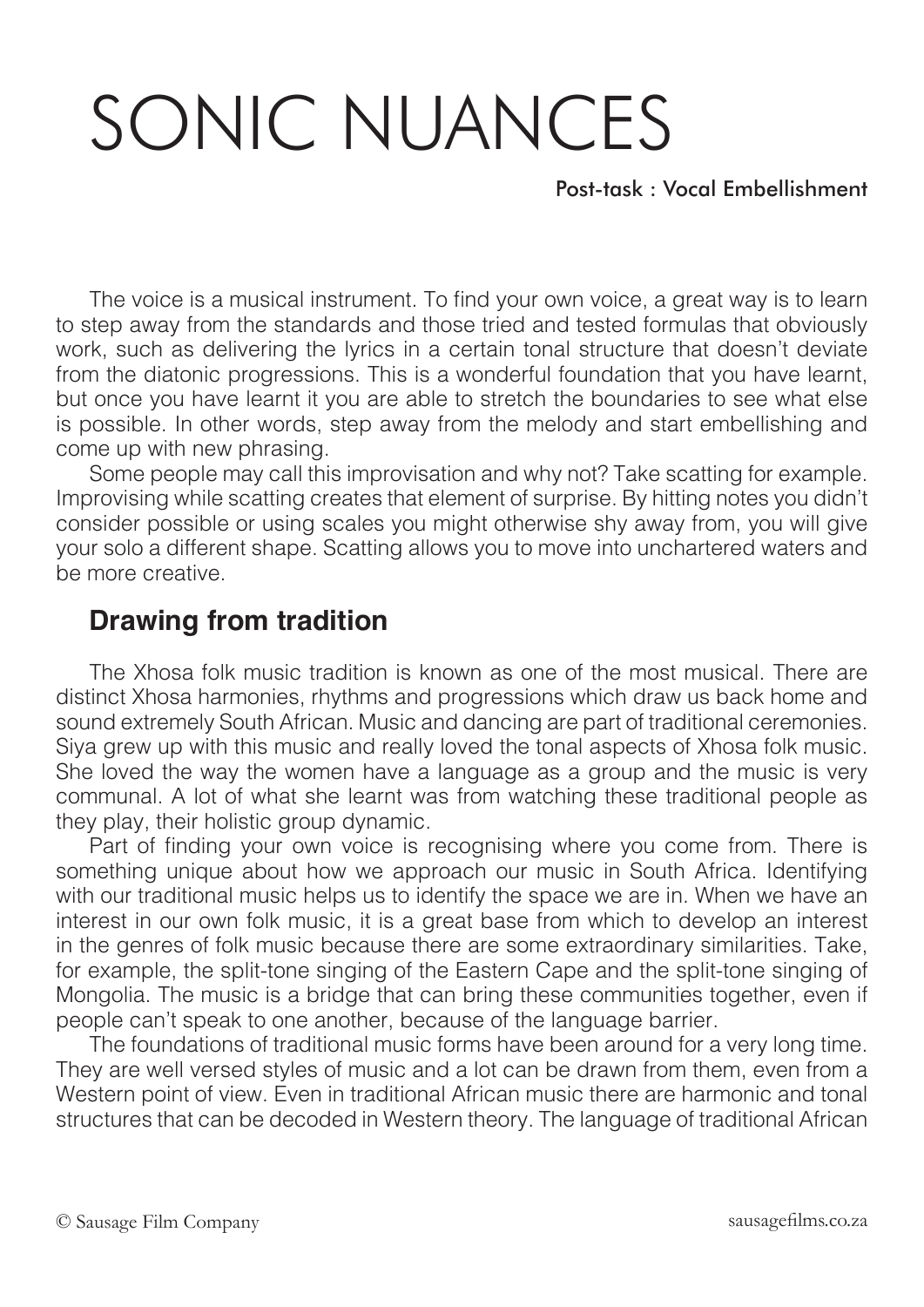music can be interpreted in a way that makes sense to Western schooled musicians and students. This is a musical gap that can be bridged through ethno-musicology so that these concepts don't stay hidden or considered as something that is other to Western music. African music needs to get to the point where we have our own language for it.

Many South African musicians such as Bheki Mseleku have used traditional South African music to create a unique sound. Your roots music from home really helps to shape and develop how you turn out as a performer. Your roots are crucial to how you are going to present yourself and stand out, particularly when you arrive on the international stage.

## **Now, complete the following exercise:**

1. Siya developed her vocabulary by taking standards from the great jazz composers such as John Coltrane, Dizzy Gillespie, Chick Corea or Herbie Hancock and transcribing the music and then playing it out. This helps build your vocabulary.

Take one of the compositions of these great composers, and learn the melody. Rearrange the melody in such a way that you embellish it. Bring in new notes that are not necessary and create your own interpretation of the song. This can become a new melody.

2. How does this new melody speak to you in terms of your compositional voice?

Take note of the formulas and foundational structures that come into play: the context; style; musical thematic and progression elements?

3. What are the different nuances that are used and how do they relate to your compositional capabilities?